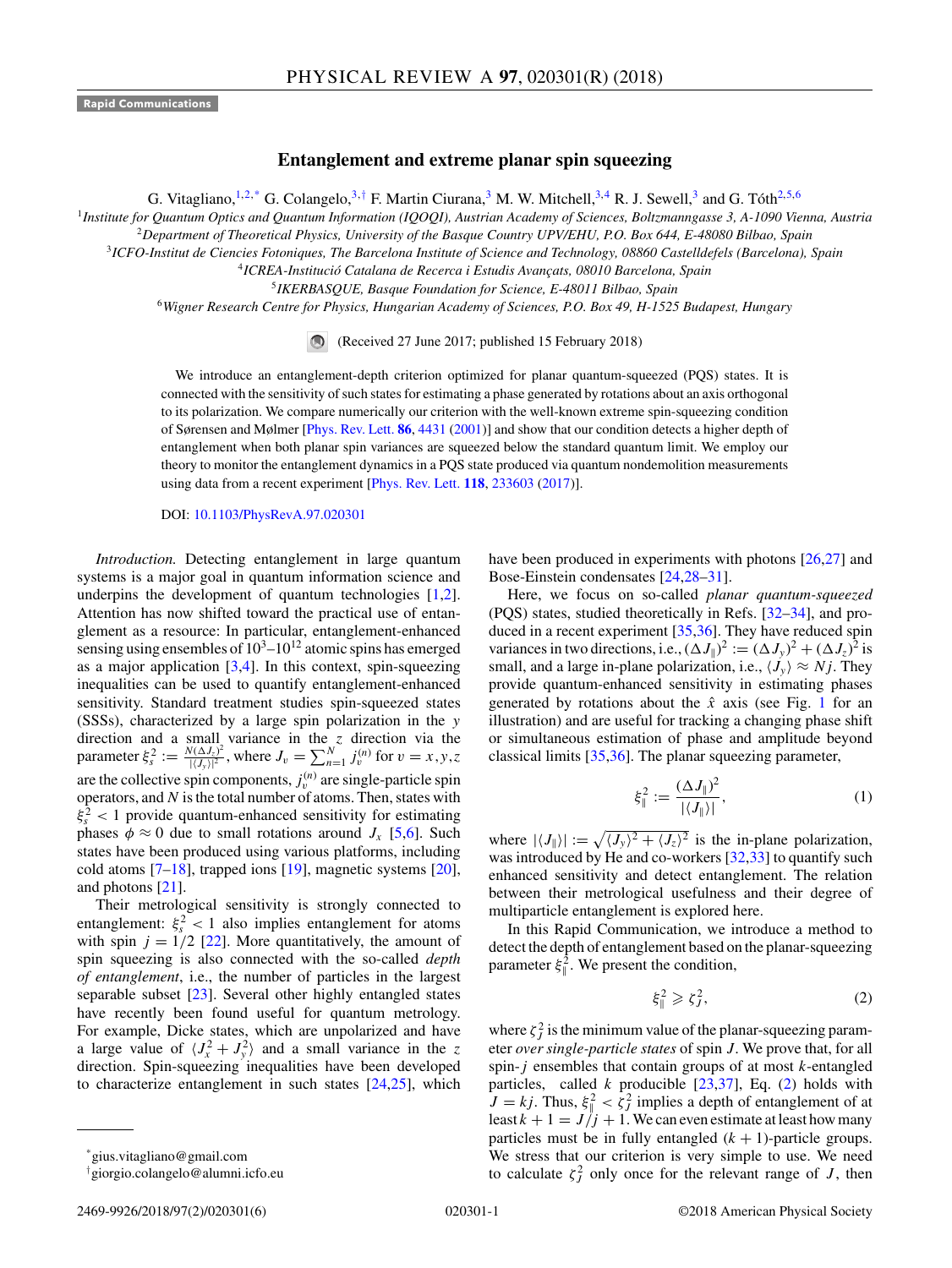<span id="page-1-0"></span>

FIG. 1. (a) Bloch-sphere representation of: (yellow horizontal spheroid) spin-coherent states, including uncertainty in  $J<sub>v</sub>$  arising from Poissonian fluctuations in the preparation; (blue vertical disk) a SSS produced by squeezing the *J<sub>z</sub>* variance; (red vertical spheroid) a PQS state produced by squeezing both  $J_z$  and  $J_y$ ; (green horizontal disk) a Dicke state. (b) Sensitivity advantage of a PQS state compared to a SSS in detecting an unknown phase *φ*. The dashed black circles indicate the shot-noise limit  $\Delta \phi = 1/\sqrt{N}$ . The SSS provides enhanced sensitivity for detecting phases around  $\phi \simeq 0$  but reduced sensitivity for phases around  $\phi \simeq \pm \pi/2$ . In contrast, although the sensitivity of the PQS state is slightly worse around  $\phi \simeq 0$ , it provides enhanced sensitivity for all phases  $0 \le \phi \le 2\pi$ .

Eq. [\(2\)](#page-0-0) can be applied for entanglement detection without any additional numerical optimization.

Finally, we examine the usefulness of our criterion. We compare it to the well-known criterion introduced by Sørensen and Mølmer in Ref. [\[23\]](#page-5-0) and find that ours detects a higher entanglement depth even for nonideal PQS. We also test our theory using data from a recent experiment in which a PQS state was generated via a semicontinuous quantum nondemolition (QND) measurement [\[35,36\]](#page-5-0).

*Link between our parameter and metrological sensitivity.* We consider a protocol in which a collective spin state is rotated about  $J_x$  and accumulates a phase  $\phi$  such that  $J_z^{\text{out}} = J_z^{\text{in}} \cos \phi - J_y^{\text{in}} \sin \phi$ . Afterwards, the phase is inferred from repeated measurements of  $J_z^{\text{out}}$  with a sensitivity given by the error-propagation formula  $(\Delta \phi)^2 = (\Delta J_z^{\text{out}})^2/|\partial_{\phi} \langle J_z^{\text{out}} \rangle|^2$ . We consider as reference an input state with uncertainties at the standard quantum limit (SQL)  $(\Delta J_y^{\text{in}})^2_{SQL} = (\Delta J_z^{\text{in}})^2_{SQL} =$ <br> $\frac{1}{2}$  |/*z*<sup>in</sup>)| [34.36]. A SQL limited state cannot beat the shot  $\frac{1}{2} |\langle J_{\parallel}^{\text{in}} \rangle|$  [\[34,36\]](#page-5-0). A SQL-limited state cannot beat the shotnoise limit corresponding to separable states since  $(\Delta \phi)_{SQL}^2 =$  $|\langle J_{\parallel}^{\text{in}} \rangle| / (\langle J_{z}^{\text{in}} \rangle^2 \cos^2 \phi + \langle J_{y}^{\text{in}} \rangle^2 \sin^2 \phi) \ge 1/N$ . Hence, we normalize the sensitivity with respect to the SQL and obtain  $(\Delta \phi)^2 / (\Delta \phi)_{SQL}^2 = [(\Delta J_z^{\text{in}})^2 \cos^2 \phi + (\Delta J_y^{\text{in}})^2 \sin^2 \phi] / |\langle J_{\parallel}^{\text{in}} \rangle|.$ By averaging over  $\phi$  we find

$$
\int_0^{2\pi} \frac{d\phi}{2\pi} (\Delta \phi)^2 / (\Delta \phi)_{\text{SQL}}^2 = \frac{1}{2} \xi_{\parallel}^2.
$$
 (3)

Thus, the parameter appearing on the left-hand side of Eq. [\(2\)](#page-0-0) also quantifies the average sensitivity enhancement over the interval  $0 \le \phi \le 2\pi$  compared to the SQL.

*Entanglement criterion for planar squeezing.* Following an approach similar to past works  $[23,25]$ , we derive a tight criterion to detect the depth of entanglement by computing the function,

$$
G_k^{(j)}(X) := \frac{1}{kj} \min_{\substack{\phi \in (\mathbb{C}^d)^{\otimes k} \\ \frac{1}{kj} \langle L_y \rangle_{\phi} = X}} \left[ (\Delta L_y)^2_{\phi} + (\Delta L_z)^2_{\phi} \right],\qquad(4)
$$

where  $d = 2j + 1$ , *j* is the single-particle spin quantum num- $\sum_{n=1}^{k} j_v^{(n)}$ , where  $j_v^{(n)}$ 's are single-particle spin-*j* components. ber, and  $L_v$ 's are *collective k-particle spin operators*, i.e.,  $L_v$  = First, we find a tight lower bound on the planar spin variance valid for all states with a depth of entanglement smaller than *k*.

*Observation 1.* Every *k*-producible state of a spin-*j* particle system with an average number of particles  $\langle N \rangle$  must satisfy the tight inequality,

$$
(\Delta J_{\parallel})^2 \geqslant \langle N \rangle j \mathcal{G}_k^{(j)} \Big( \frac{|\langle J_{\parallel} \rangle|}{\langle N \rangle j} \Big), \tag{5}
$$

where  $G_k^{(j)}$  is defined as the convex hull of (4). Thus, every state that violates Eq.  $(5)$  must have a depth of entanglement of at least  $k + 1$ .

*Proof.* For pure *k*-producible states of (constant) *N* particles we have  $(\Delta J_{\parallel})_N^2 = \sum_n [(\Delta L_y^{(n)})^2 + (\Delta L_z^{(n)})^2] \geqslant$  $\sum_{n} k_n j \mathcal{G}_{k_n}^{(j)}(\langle L_y^{(n)} \rangle / k_n j)$ , where  $L_y^{(n)}$ 's are collective operators of  $0 \leq k_n \leq k$  particles. The second inequality follows directly from the definition of  $\mathcal{G}_{k_n}^{(j)}$ . Now, we use that  $G_{k_n}^{(j)}$ 's are as follows: (i) convex and (ii) decreasing for increasing the index, i.e.,  $\mathcal{G}_r^{(j)} \leq \mathcal{G}_s^{(j)}$  for  $r \geq s$  and that  $k \geq k_n$  and  $\sum_n k_n = N$ . Then,  $\sum_n k_n j \mathcal{G}_{k_n}^{(j)}(\langle L_y^{(n)} \rangle / k_n j) \geq$  $\sum_{n} k_n j \mathcal{G}_k^{(j)}(\langle L_y^{(n)} \rangle / k_n j) \ge N j \mathcal{G}_k^{(j)}(\langle J_y \rangle / N_j)$  follows where the first inequality comes from property (ii) and the second comes from property (i) and Jensen's inequality. Clearly, if *N* is divisible by  $k$ , then the inequality  $(5)$  is tight by construction. Let us consider now a state with a nonzero particle number variance  $\rho = \sum_{N} Q_{N} \rho_{N}$ , where  $\rho_{N}$ 's are states with fixed  $N$ 's and  $Q_N$ 's are probabilities. From the properties above it follows that  $(\Delta J_{\parallel})^2 \geq \sum_N Q_N (\Delta J_{\parallel})^2_N \geq$  $\sum_{N} Q_{N} N_{j} \mathcal{G}_{k}^{(j)}(\langle J_{y} \rangle / N_{j}) \geq \langle N \rangle_{j} \mathcal{G}_{k}^{(j)}(\langle J_{y} \rangle / \langle N \rangle_{j})$  holds,

 $\langle N \rangle = \sum_N Q_N N$  being the average particle number.  $\blacksquare$ <br>*Numerical computation of*  $\mathcal{G}_k^{(j)}$ . In order to detect the depth of entanglement with our criterion we need to carry out the optimization in Eq. (4) and then construct the convex hull  $\mathcal{G}_k^{(j)}$ that has properties (i) and (ii) mentioned in the proof of Observation 1. For  $k = 1$  and  $j = 1$ , straightforward algebra yields  $G_1^{(1)}(X) = \frac{3}{2} - X^2 - \frac{1}{2}\sqrt{1 - X^2}$ . Analytical expressions are very hard to obtain even for the next simplest cases.

Numerically, the problem of finding the convex hull  $\mathcal{G}_k^{(j)}$ can be approached exploiting the Legendre transform in this framework defined as [\[38,39\]](#page-5-0)

$$
\mathcal{L}\big[(\Delta L_{\parallel}\big)^2_{\phi}/kj\big](T) := \inf_{\phi} \left[\frac{1}{kj}(\Delta L_{\parallel}\big)^2_{\phi} - \langle T \rangle_{\phi}\right] \tag{6}
$$

for the normalized planar variance  $(\Delta L_{\parallel})^2_{\phi}/kj$  as a function of  $T = L_y/kj$ . Then, the lower bound  $(\Delta L_{\parallel})^2_{\phi} \geq \mathcal{G}_k^{(j)}(X)$  is obtained by means of another Legendre transform,

$$
\mathcal{G}_{k}^{(j)}(X) := \sup_{\lambda} \left\{ \lambda X - \mathcal{L} \left[ (\Delta L_{\parallel})_{\phi}^{2} / k j \right] (\lambda L_{y} / k j) \right\}, \quad (7)
$$

where  $X$  is a real number. The function  $(7)$  is precisely the convex hull that we are looking for. Furthermore, (6) can be written as an eigenvalue problem (see also Refs. [\[40–42\]](#page-5-0)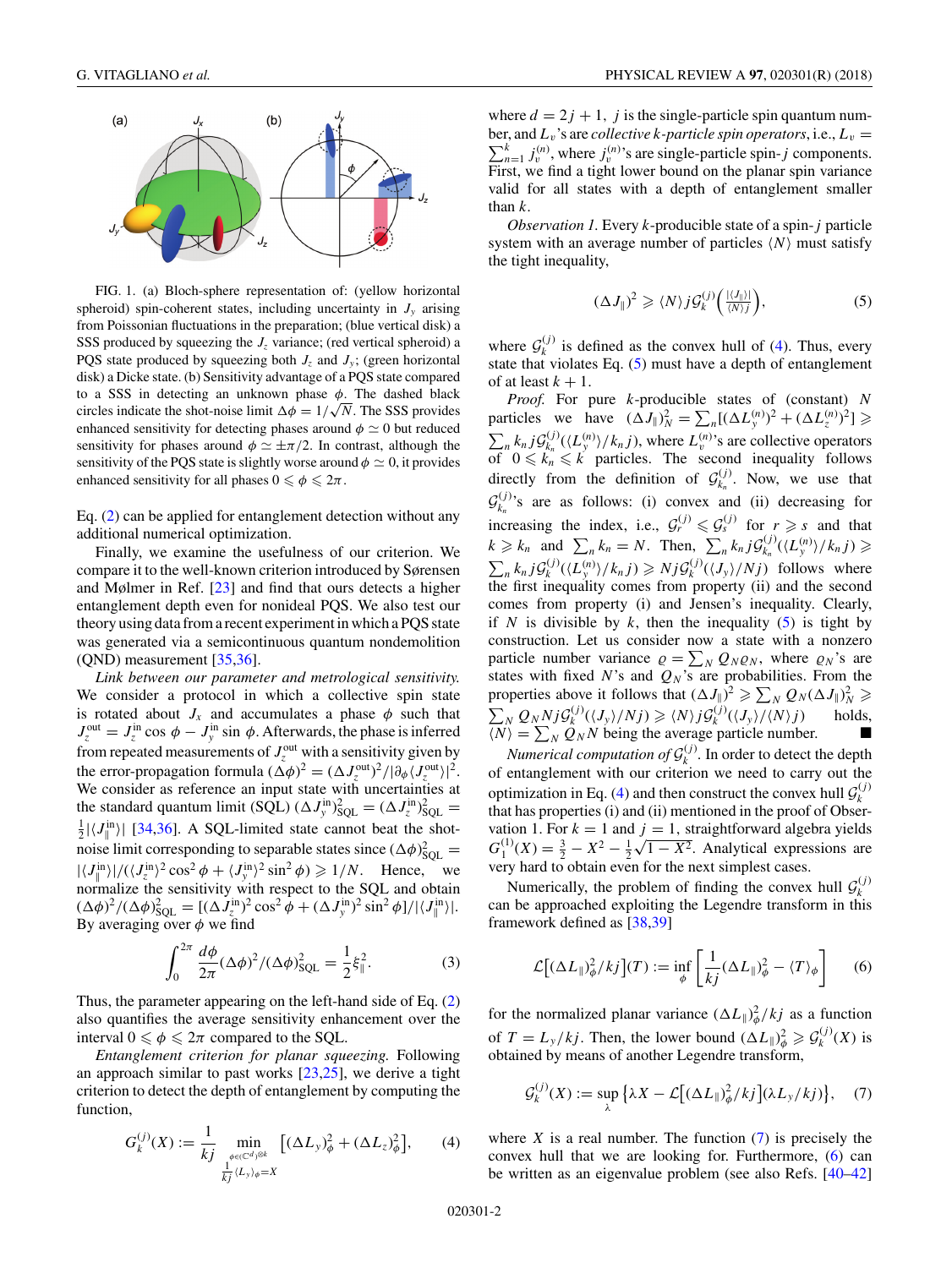<span id="page-2-0"></span>

FIG. 2. Lower bounds to  $(\Delta L_{\parallel})^2 / k j$  as functions of  $\langle L_{\parallel} \rangle / k j$  for a system of *k* spin-*j* particles. The cases of  $k = 4$  and  $j = 1$  are shown. (The dashed curve) The function  $G_4^{(1)}(X)$ . (The solid line) The function  $G_4^{\text{sy}}(X)$  computed on the symmetric subspace. The convex hull of  $G_4^{(1)}(X)$ , denoted by  $\mathcal{G}_4^{(1)}(X)$  is a linear function for  $X \leq X_{\min} = \text{argmin}[G_4^{\text{sy}}(X)/X]$ , whereas for  $X > X_{\min}$  it coincides with  $G_4^{\text{sy}}(X)$ . *M* denotes the point of the curve for which  $X = X_{\text{min}}$ . The straight line provides a lower bound on  $\mathcal{G}_4^{(1)}(X)$ . (The inset) The parameter  $\zeta_j^2$  as a function of *J*.

addressing similar problems),

$$
\mathcal{L}[(\Delta L_{\parallel})^2_{\phi}/kj](\lambda L_{y}/kj) = \frac{1}{kj} \min_{s_y, s_z} \left[ \min_{\phi} \langle H_{s_y, s_z, \lambda} \rangle_{\phi} \right], \quad (8)
$$

where the Hamiltonian  $H_{s_y, s_z, \lambda} = (L_y - s_y)^2 + (L_z - s_z)^2$ *λLy* is a collective operator acting on a *k*-partite space of spin-*j* particles. Moreover, by writing a general pure state (here we consider integer values of *kj*) as  $|\phi\rangle = \sum_{j=0}^{k} a_j |\psi_j\rangle$ , i.e., as a superposition of single spin-*J* states  $|\psi_J\rangle$ , the expectation value in Eq.  $(8)$  can be written as

$$
\langle H_{s_y, s_z, \lambda} \rangle_{\phi} = \sum_{J=0}^{kj} a_J^2 \langle \left( L_y^{(J)} - s_y \right)^2 + \left( L_z^{(J)} - s_z \right)^2 - \lambda L_y^{(J)} \rangle_{\psi_J},
$$
\n(9)

where  $L_m^{(J)}$ 's are single spin-*J* operators. In particular, for  $k > 1$  and the *kj* integer we can easily prove that  $\mathcal{G}_k^{(j)}(0) = 0$ where the value on the right-hand side is reached for  $|\phi\rangle$  being the singlet. More in general, substituting Eqs. (8) and (9) into Eq. [\(7\)](#page-1-0) one can see that the function  $\mathcal{G}_k^{(j)}(X)$  can be obtained with minimizations in spin-*J* subspaces with  $0 \leq J \leq kj$  $(1/2 \leqslant J \leqslant kj$  for the *kj* half-integer). Thus, by increasing *k* one has to minimize over a larger number of subspaces and consider a higher number of parameters  $a<sub>J</sub>$ , which makes the resulting function decreasing with *k*, which is just property (ii) needed in the proof of Observation 1. When the minimization problem (4) is restricted to the symmetric subspace  $J = kj$ then we call the resulting function  $G_J^{sy}(X)$ . Its convex roof can be obtained based on Eq. (9) if we set  $a_{kj} = 1$ . In Fig. 2, we present a concrete example. The function  $G_4^{(1)}(X)$  is plotted together with its convex hulls  $G_4^{(1)}(X)$  and  $G_4^{sy}(X)$ . We see in the figure that a simple linear function can be used as a lower bound to  $\mathcal{G}_4^{(1)}(X)$ . This lower bound works in general, as we show in what follows.

TABLE I. Values of  $\zeta_j^2$  for  $0 \leqslant J \leqslant 27$ .

|   | $\xi_J^2$ | J  | $\xi_I^2$ | J  | $\zeta_J^2$ |
|---|-----------|----|-----------|----|-------------|
|   | 0.45      | 10 | 0.26067   | 19 | 0.21111     |
| 2 | 0.44906   | 11 | 0.25262   | 20 | 0.20758     |
| 3 | 0.38945   | 12 | 0.2455    | 21 | 0.20428     |
| 4 | 0.35321   | 13 | 0.23913   | 22 | 0.20118     |
| 5 | 0.32779   | 14 | 0.23338   | 23 | 0.19826     |
| 6 | 0.30852   | 15 | 0.22815   | 24 | 0.19551     |
| 7 | 0.29318   | 16 | 0.22336   | 25 | 0.1929      |
| 8 | 0.28054   | 17 | 0.21896   | 26 | 0.19043     |
| 9 | 0.26986   | 18 | 0.21489   | 27 | 0.18809     |

*Linear lower bound.* As outlined above, the computation of  $\mathcal{G}_{k}^{(j)}(X)$  still requires some numerics, which can be hard for high  $k$  and  $j$ . Here, we simplify further this task by finding a suitable lower bound that requires only the numerical computation of  $G_J^{sy}(X)$  with  $J = kj$  and is thus easier than computing the full  $\mathcal{G}_k^{(j)}(X)$ .

*Observation 2.* A convex lower bound to the curve  $G_k^{(j)}(X)$ defined as in Eq.  $(4)$  is given by

$$
\mathcal{G}_k^{(j)}(X) \geqslant X\zeta_j^2,\tag{10}
$$

where  $\zeta_j^2 := \min_{|\psi_k\rangle} [(\Delta L_y)_{\psi_k}^2 + (\Delta L_z)_{\psi_k}^2]/\langle L_y \rangle_{\psi_k}$  is the minimum value of the planar squeezing parameter over singleparticle states  $|\psi_k\rangle$  of spin  $J = kj$ . The proof is given in the Appendix.

With this method we need only to determine  $\zeta_j^2$  for the relevant range of *J*, which can be written as  $\zeta_j^2 =$  $\min_X[G_j^{sy}(X)/X]$ . Thus, as a simple algorithm one can: (i) Find the ground states  $|\phi_{\lambda}\rangle$  of  $H_{\lambda}$  *restricted to the symmetric subspace*; (ii) compute  $(\Delta L_{\parallel})^2_{\phi_{\lambda}}$  and  $\langle L_y \rangle_{\phi_{\lambda}}$ ; and finally take  $\zeta_j^2 = \min_{\phi_\lambda} (\Delta L_{\parallel})^2_{\phi_\lambda} / \langle L_y \rangle_{\phi_\lambda}$ , which is feasible until very large *J*, up to the thousands. As an example the values of  $\zeta_j^2$  up to  $J = 27$  are given in Table I, whereas the qualitative behavior can be observed in the inset of Fig. 2. Note that Eq.  $(10)$  is a tight approximation only for  $k \ge 2$ , independent of *j*. For  $k = 1$  the original criterion given in Eq. [\(5\)](#page-1-0) has to be used instead.

From Observations 1 and 2, we immediately obtain Eq. [\(2\)](#page-0-0), which connects the metrological performance of PQS states to their entanglement depth. Next, we show that, apart from proving that the entanglement depth is  $k + 1$ , we also obtain information about how many particles are in fully entangled groups of  $(k + 1)$ . This provides a simple interpretation of the degree of the violation of Eq. [\(2\)](#page-0-0).

*Observation 3.* Let us assume that the total polarization is equally distributed over all particles. Then, there is at least a fraction  $f_{k+1} = (1 - \xi_{\parallel}^2/\zeta_j^2)$  of particles in fully entangled groups of  $(k + 1)$  or more with *k* given by  $J/j$ . The proof is given in the Appendix where the case of varying particle numbers is included in the model. We discuss that, without the assumption of equally split polarization, the above statement still holds for almost totally polarized states, i.e., with  $\langle J_y \rangle \approx$ *Nj* and that similar ideas work also for the Sørensen-Mølmer criterion.

*Practical use of the criterion.* Thus, our criterion can be employed to detect the depth of entanglement whenever two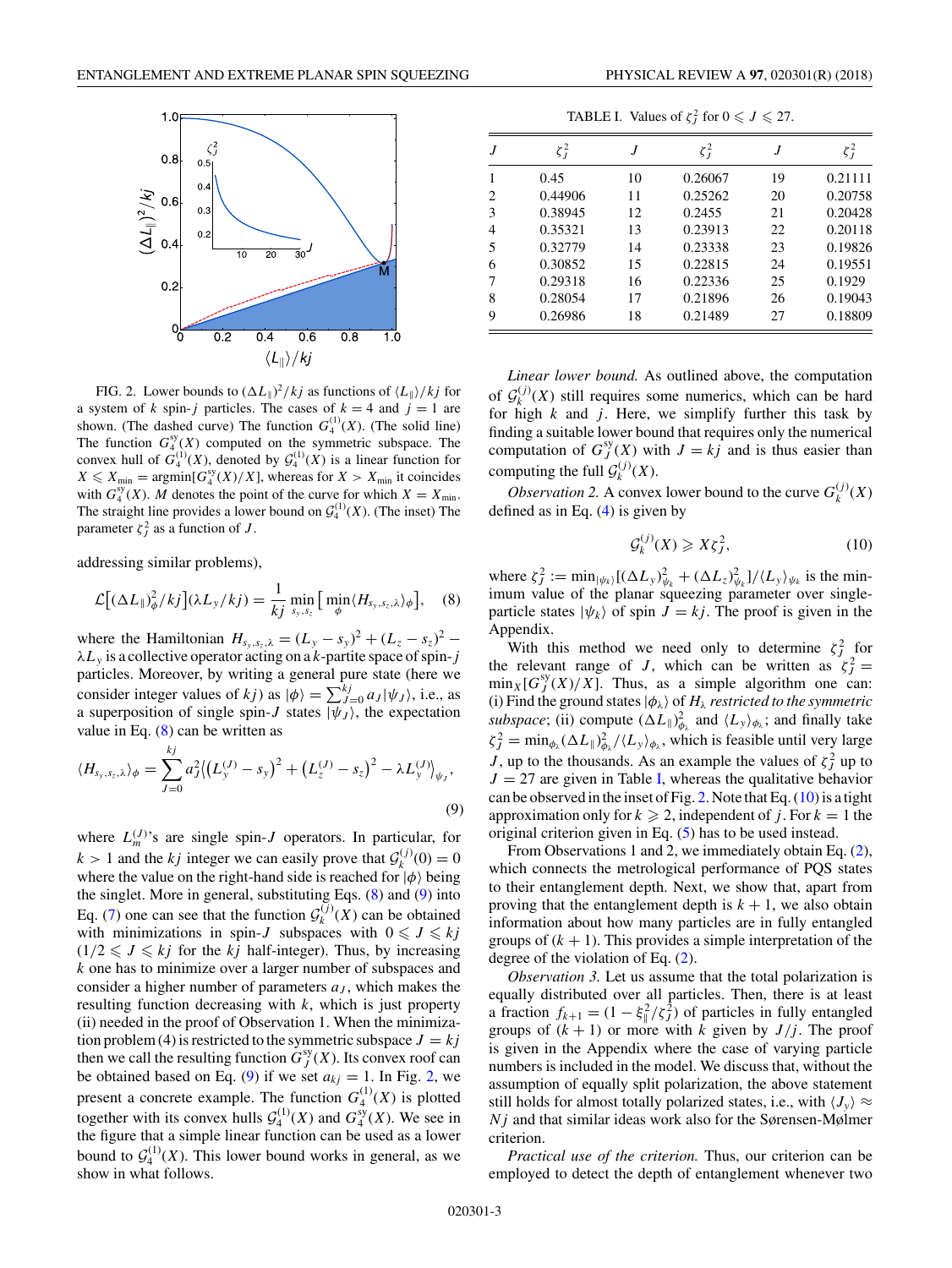

FIG. 3. Lower bound on  $(\Delta J_z)^2$  given by the (blue) extreme spin-squeezing and (red) planar-squeezing criteria taken for  $k = 5$ and  $j = 1$  as a function of the ratio between the two planar spin variances and the in-plane polarization. Our criterion detects a depth of entanglement higher than that of Sørensen-Mølmer for the parameter values for which the red plot is above the blue one.

collective spin variances are known as well as the total inplane polarization. With the same input information, it would be possible to use also the Sørensen-Mølmer extreme spin-squeezing condition [\[43\]](#page-5-0). Then, we can numerically compare the two criteria and study in which cases our criterion is more suitable to detect entanglement. To do this we parametrize the states with the ratio  $\alpha = (\Delta J_z)^2 / (\Delta J_y)^2$  between the two spin variances and the total in-plane polarization  $\beta = \langle J_y \rangle / N$ . We plot the lower bound on  $(\Delta J_z)^2$  for  $k = 5$  and  $j = 1$  for various values of *α* and *β* and see for which regions of the (*α,β*) plane our criterion detects a higher depth. The result is shown in Fig. 3 where we can observe that our criterion detects a higher degree of entanglement on most of the plane, especially whenever the two variances become equal. Vice versa, totally polarized states that are spin squeezed only along  $J_z$  are detected with a higher depth by the criterion of Sørensen-Mølmer. All these statements are valid also for other *k* and *j* values. Thus, our criterion is especially tailored for detecting PQS states and distinguishing those from traditional spin-squeezed states, which are optimally detected by the criterion of Sørensen-Mølmer. Furthermore, the linearity of our criterion makes it directly connected with improved sensitivity in phase estimations: A value of  $\xi_{\parallel}^2$  below the threshold given by  $\zeta_j^2$  with  $J = kj$  implies that: (1) the state must be  $(k + 1)$ entangled and (2) its average sensitivity to rotations about the axis orthogonal to the plane of squeezing as compared to the SQL is better than that of any state with depth of entanglement *k* or lower.

Next, we employ our criterion [\(2\)](#page-0-0) to analyze entanglement in a PQS state produced in a recent experiment with an ensemble of  $N = 1.75 \times 10^6$  cold <sup>87</sup>Rb atoms via semicontinuous QND measurements [\[36\]](#page-5-0). In Fig. 4 we plot the observed planar-squeezing parameter  $\xi_{\parallel}^2$  as a function of the measurement strength, parametrized by the number of photons *NL* used in the QND measurement. As *NL* increases, the input spin-coherent state evolves into a planar-squeezed state with



FIG. 4. Top: The shaded curves: lower bound for the number of atoms in fully entangled groups of at least  $(k + 1)$  particles. From top to bottom:  $k = 1-4$ . Bottom: The squeezing parameter  $\xi_{\parallel}^2$  as a function of the number of photons  $N_L$  used in the QND measurement. The orange shaded area represents the  $\pm 1\sigma$  confidence interval.

squeezing observed between  $N_L \simeq 2 \times 10^8$  and  $N_L \simeq 3 \times 10^8$ photons after which the spin variances increase due to noise and decoherence introduced by off-resonant scattering of probe photons. We also plot the corresponding fraction  $f_{k+1}$  of atoms in fully entangled groups of  $(k + 1)$  or more, detected using our criterion. We observe the corresponding increase in entanglement depth with  $N_L$  up to the optimum of  $N_L$  =  $2.47 \times 10^8$  photons after which entanglement is gradually lost. At the optimum  $N_L$  we observe a spin-coherence  $\langle J_{\parallel} \rangle =$ 0.83*N* and a planar-squeezing parameter  $\xi_{\parallel}^2 = 0.32 \pm 0.02$ . For comparison, using the criterion developed by He and co-workers [\[32,33\]](#page-5-0), one would detect a fraction 0.39 of atoms in entangled states without any information about the depth of entanglement. The details of the experiment are given in the Supplemental Material [\[44\]](#page-5-0) (see also Ref. [\[45\]](#page-5-0)).

*Conclusions.* We have introduced a criterion suitable to detect the depth of entanglement in planar-squeezed states and to distinguish them from traditional spin-squeezed states, detectable with the criterion of Sørensen-Mølmer [\[23\]](#page-5-0). Our criterion is simple to evaluate and directly connected with the sensitivity of the PQS states for phase estimations that do not require any prior knowledge of the phase. By numerical comparison, we have also shown that our criterion represents an important alternative to that of Sørensen-Mølmer suitable to detect entanglement in PQS states. Finally, we tested our criterion with data from a recent experiment in which a PQS state was generated via semicontinuous QND measurement [\[36\]](#page-5-0).

*Acknowledgments.* This Rapid Communication was supported by the EU [ERC Starting Grant No. 258647/GEDEN-TQOPT, CHIST-ERA QUASAR, COST Action Grant No. CA15220, QuantERA CEBBEC, ERC Project AQUMET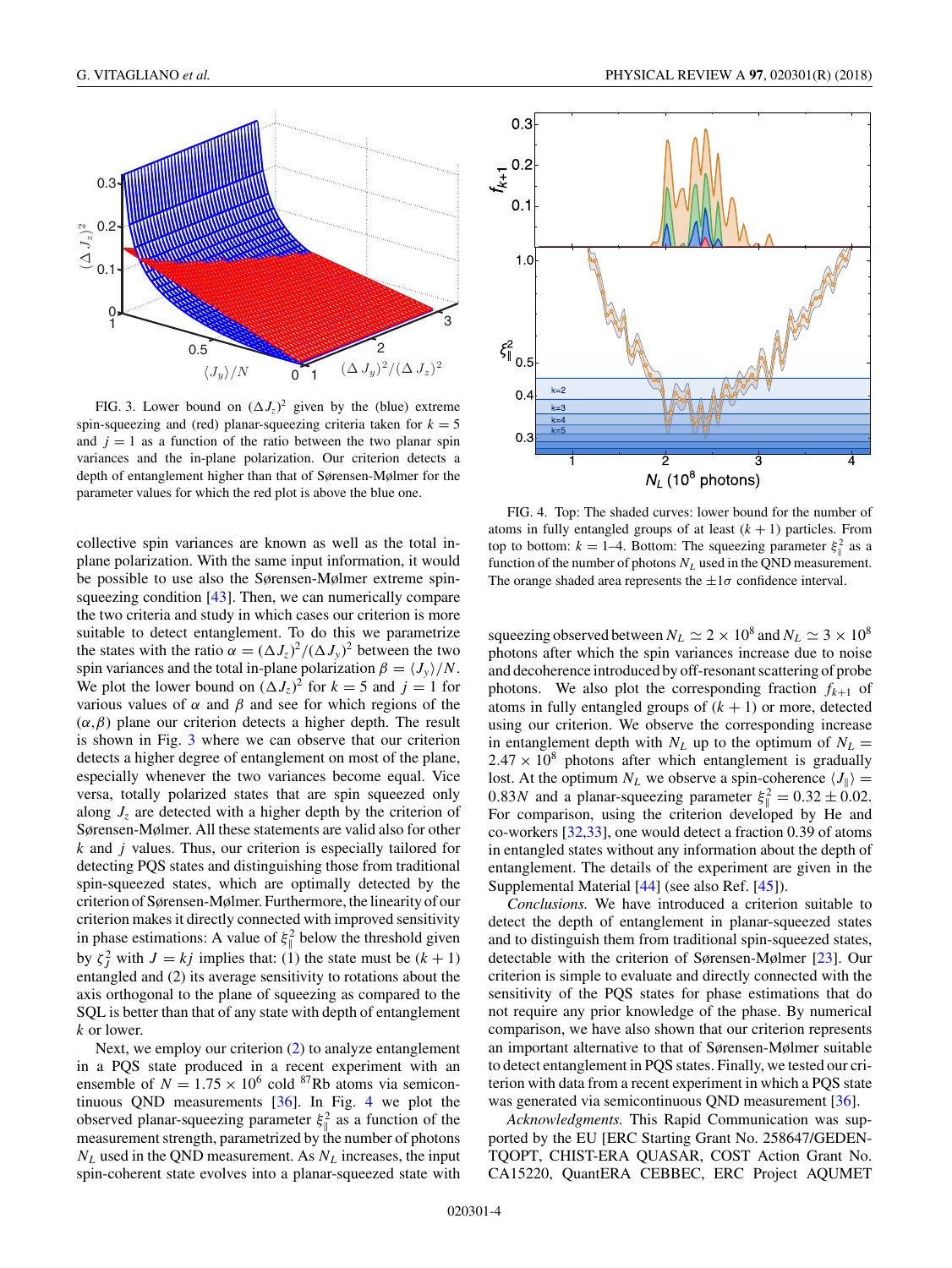<span id="page-4-0"></span>(Grant Agreement No. 280169), QUIC (Grant Agreement No. 641122), ERIDIAN (Grant Agreement No. 713682)], the Austrian Science Fund (FWF) through the START Project (Project No. Y879-N27), the Spanish MINECO/FEDER, MINECO [Projects No. FIS2012-36673-C03-03 and No. FIS2015-67161-P, MAQRO (Reference No. FIS2015-68039- P), XPLICA (Grant No. FIS2014-62181-EXP), Severo Ochoa Programme for Centres of Excellence in R&D (SEV-2015- 0522)], the Basque Government (Project No. IT986-16), the National Research Fund of Hungary OTKA (Contract No. K12435), the CERCA Programme/Generalitat de Catalunya, Catalan Grant No. 2014-SGR-1295, and by Fundació Privada CELLEX.

*Appendix. Proof of Observation 2.* Let us consider a general pure *k*-particle state  $|\phi\rangle = \sum_{J} a_{J} |\psi_{J}\rangle$  where each  $|\psi_J\rangle$  is a single spin-*J* particle state. We assume that the mean planar spin points into the *y* direction. We now need that the collective  $k$ -particle spin components  $L<sub>v</sub>$  can be written as the direct sum of operators  $L_v^{(J)}$  acting on spin-*J* particle spaces with  $0 \le J \le kj$  (or  $1/2 \le J \le kj$ for odd  $k$  and half-integer  $j$ ). Then, since the collective angular momentum operators do not couple the different spin-*J* subspaces of the total *k*-particle space to each other, we have  $(\Delta L_{\parallel})^2_{\phi} \ge \sum_{J>0} a_J^2 \langle L_y^{(J)} \rangle_{\psi}$  $(\Delta L_{\|}^{(J)})_{\psi j}^2$  $\frac{dL_y(y)}{dL_y(y)}$ . Hence,  $(\Delta L_{\parallel})^2_{\phi} \ge \sum_{J>0} a_J^2 \langle L_y^{(J)} \rangle_{\psi_J} \zeta_J^2$  follows. Finally, we obtain  $\sum_{J>0} a_J^2 \langle L_y^{(J)} \rangle_{\psi_J} \zeta_J^2 \geqslant \zeta_{J_{\rm max}}^2 \sum_{J>0} a_J^2 \langle L_y^{(J)} \rangle_{\psi_J} = J_{\rm max} X \zeta_{J_{\rm max}}^2,$ where  $J_{\text{max}} = kj$  since  $X = \frac{1}{kj} \langle L_y \rangle_{\phi} = \frac{1}{kj} \sum_{J>0} a_j^2 \langle L_y^{(J)} \rangle_{\psi}$ <br>and  $z^2 > z^2$  for  $I \leq J'$ . The last property can be observed and  $\zeta_j^2 \geq \zeta_{j'}^2$  for  $J \leq J'$ . The last property can be observed numerically, cf. Fig. [2](#page-2-0) (the inset). Due to the concavity of the variance, the statement follows for mixed states.

*Proof of Observation 3.* Let us consider the criterion in Eq. [\(5\)](#page-1-0) as in Observation 1. Given a certain *k*, we interpret the degree of violation of the criterion with an estimate of the minimal fraction of particles in  $(k + 1)$ -entangled groups. Let us consider a pure state of *N* particles  $|\Phi_N\rangle = \bigotimes_{n=1}^N |\phi_n\rangle \otimes$  $|\Psi_{\text{rest}}\rangle$  for some partition that contains N groups of  $k_n \leq k$ particles with  $\sum_{n=1}^{N} k_n = M_N$  and the rest in a collective state  $|\Psi_{\text{rest}}\rangle$  of *N* − *M<sub>N</sub>* particles that are entangled in groups of  $k + 1$  or more. For such a state we have  $(\Delta J_{\parallel})^2_{\mathcal{N}} \geq \sum_{n=1}^{\mathcal{N}} (\Delta L_{\parallel})_{\phi_n} \geq M_{\mathcal{N}} j \mathcal{G}_{k}^{(j)} \left( \sum_{n=1}^{\mathcal{N}} \langle L_y \rangle_{\phi_n} / M_{\mathcal{N}} j \right)$  due to convexity and the fact that  $\mathcal{G}_k^{(j)}(X) \geq \mathcal{G}_{k_n}^{(j)}(X)$  for  $k_n \leq k$ .

At this point, we assume that  $\langle L_y \rangle$  is distributed among the  $N$  groups and the rest of the particles in proportion of the number of particles in these two groups, i.e.,  $\sum_{n=1}^{N} \langle L_y \rangle_{\phi_n} / M_N j = \langle J_y \rangle_{N} / N j$ . Hence, we arrive at  $(\Delta J_{\parallel})^2_{\mathcal{N}} \geq M_{\mathcal{N}} j \mathcal{G}_k^{(j)}(\langle J_{\mathcal{Y}} \rangle_{\mathcal{N}}/N_j)$ . Due to the concavity of the variance and the convexity of  $\mathcal{G}_k^{(j)}(X)$  this inequality also holds for mixtures of states of the type  $|\Phi_N\rangle$  with a fixed particle number *N*, denoted by  $\varrho_N$ . Hence, we obtain  $(\Delta J_{\parallel})^2_{\varrho_N} \geqslant$  $\langle M \rangle_{\varrho_N} j \mathcal{G}_k^{(j)} (\langle J_y \rangle_{\varrho_N}/Nj).$ 

Now we consider states  $\rho = \sum_{N} r_{N} \rho_{N}$ , where  $r_{N}$ 's are probabilities associated with different numbers of particles *N* and groupings and define  $Q = \langle M \rangle_{Q} / \langle N \rangle_{Q}$ , where  $\langle N \rangle_{\varrho} = \sum_{N} r_{N} N$  is the average particle number and  $\langle M \rangle_{\varrho} = \sum_{N} r_{N} \langle M \rangle_{N}$ . We have  $(\Delta J_{\parallel})_{\varrho}^{2} \geqslant \sum_{N} r_{N} (\Delta J_{\parallel})_{N}^{2} \geqslant$  $\sum_{N} r_{N} \langle M \rangle_{N} j \mathcal{G}_{k}^{(j)}(\langle J_{y} \rangle_{N}/Nj) = Q \sum_{N} r_{N} N j \mathcal{G}_{k}^{(j)}(\langle J_{y} \rangle_{N}/Nj)$ and by using the Jensen inequality we arrive at  $(\Delta J_{\parallel})^2_{\varrho} \geq Q \langle N \rangle_{\varrho} j \mathcal{G}_k^{(j)}(\langle J_y \rangle_{\varrho} / \langle N \rangle_{\varrho} j)$ . Using Eqs. [\(1\)](#page-0-0) and  $(10)$ , Observation 3 follows.

An argument similar to the above can be applied also to the criterion of Sørensen-Mølmer, which states that

$$
(\Delta J_z)^2 \ge NjF_J\left(\frac{\langle J_y \rangle}{Nj}\right) \tag{A1}
$$

holds in a system of spin-*j* particles for states with an entanglement depth of at most  $J/j$ . Here,  $F_J(X)$  is a convex function analogous to  $G_J^{sy}(X)$  [\[23\]](#page-5-0).

So far, in the derivations we made the assumption that the total polarization splits equally for the different subensembles of atoms. Without such an assumption, first for pure states, we analyze the worst-case scenario in which for a state, such as  $|\Phi_N\rangle$ , the polarization splits unequally and state  $|\Psi_{\text{rest}}\rangle$  is polarized as much as possible. Hence, we assume  $\langle J_y \rangle_{\Psi_{\text{rest}}} =$  $(N - M_N)j$ , and it follows that  $\sum_{n=1}^{N} \langle L_y \rangle_{\phi_n} = \langle J_y \rangle_{\mathcal{N}}$  $(N - M_N)j$  and consequently  $(\Delta J_{\parallel})^2$   $\geq M_N j \mathcal{G}_k^{(j)}$  [ $((J_y)_{N}$  –  $(N - M_N)j$ / $M_N j$ ]. Using Eq. [\(10\)](#page-2-0), we obtain  $(\Delta J_{\parallel})^2$   $\ge$  $\zeta_j^2$ [ $\langle J_y \rangle$ <sub>N</sub> –  $(N - M_N)j$ ]. This is clearly valid for mixed states with a varying particle number as  $(\Delta J_{\parallel})^2_{\varrho} \ge \zeta^2_J[\langle J_y \rangle_{\varrho}$  –  $((N)_{\varrho} - (M)_{\varrho})j$ , which can further be rewritten as  $Q \leq$  $(\xi_{\parallel}^2/\zeta_j^2 + W - 1)/W$  where  $W = \langle N \rangle_{\varrho} j/\langle J_y \rangle_{\varrho}$ . Then, for a state that is almost fully polarized, i.e.,  $\langle J_y \rangle_{N} \approx \langle N \rangle_{N} j$ , we recover the statement of Observation 3.

- [1] R. Horodecki, P. Horodecki, M. Horodecki, and K. Horodecki, Quantum entanglement, [Rev. Mod. Phys.](https://doi.org/10.1103/RevModPhys.81.865) **[81](https://doi.org/10.1103/RevModPhys.81.865)**, [865](https://doi.org/10.1103/RevModPhys.81.865) [\(2009\)](https://doi.org/10.1103/RevModPhys.81.865).
- [2] O. Gühne and G. Tóth, Entanglement detection, [Phys. Rep.](https://doi.org/10.1016/j.physrep.2009.02.004) **[474](https://doi.org/10.1016/j.physrep.2009.02.004)**, [1](https://doi.org/10.1016/j.physrep.2009.02.004) [\(2009\)](https://doi.org/10.1016/j.physrep.2009.02.004).
- [3] G. Tóth and I. Apellaniz, Quantum metrology from a quantum information science perspective, [J. Phys. A: Math. Theor.](https://doi.org/10.1088/1751-8113/47/42/424006) **[47](https://doi.org/10.1088/1751-8113/47/42/424006)**, [424006](https://doi.org/10.1088/1751-8113/47/42/424006) [\(2014\)](https://doi.org/10.1088/1751-8113/47/42/424006).
- [4] L. Pezzé, A. Smerzi, M. K. Oberthaler, R. Schmied, and P. Treutlein, Non-classical states of atomic ensembles: Fundamentals and applications in quantum metrology, [arXiv:1609.01609.](http://arxiv.org/abs/arXiv:1609.01609)
- [5] M. Kitagawa and M. Ueda, Squeezed spin states, [Phys. Rev. A](https://doi.org/10.1103/PhysRevA.47.5138) **[47](https://doi.org/10.1103/PhysRevA.47.5138)**, [5138](https://doi.org/10.1103/PhysRevA.47.5138) [\(1993\)](https://doi.org/10.1103/PhysRevA.47.5138).
- [6] D. J. Wineland, J. J. Bollinger, W. M. Itano, and D. J. Heinzen, Squeezed atomic states and projection noise in spectroscopy, [Phys. Rev. A](https://doi.org/10.1103/PhysRevA.50.67) **[50](https://doi.org/10.1103/PhysRevA.50.67)**, [67](https://doi.org/10.1103/PhysRevA.50.67) [\(1994\)](https://doi.org/10.1103/PhysRevA.50.67).
- [7] J. Hald, J. L. Sørensen, C. Schori, and E. S. Polzik, Spin Squeezed Atoms: A Macroscopic Entangled Ensemble Created by Light, [Phys. Rev. Lett.](https://doi.org/10.1103/PhysRevLett.83.1319) **[83](https://doi.org/10.1103/PhysRevLett.83.1319)**, [1319](https://doi.org/10.1103/PhysRevLett.83.1319) [\(1999\)](https://doi.org/10.1103/PhysRevLett.83.1319).
- [8] T. Fernholz, H. Krauter, K. Jensen, J. F. Sherson, A. S. Sørensen, and E. S. Polzik, Spin Squeezing of Atomic Ensembles via Nuclear-Electronic Spin Entanglement, [Phys. Rev. Lett.](https://doi.org/10.1103/PhysRevLett.101.073601) **[101](https://doi.org/10.1103/PhysRevLett.101.073601)**, [073601](https://doi.org/10.1103/PhysRevLett.101.073601) [\(2008\)](https://doi.org/10.1103/PhysRevLett.101.073601).
- [9] C. Orzel, A. K. Tuchman, M. L. Fenselau, M. Yasuda, and M. A. Kasevich, Squeezed states in a bose-einstein condensate, [Science](https://doi.org/10.1126/science.1058149) **[291](https://doi.org/10.1126/science.1058149)**, [2386](https://doi.org/10.1126/science.1058149) [\(2001\)](https://doi.org/10.1126/science.1058149).